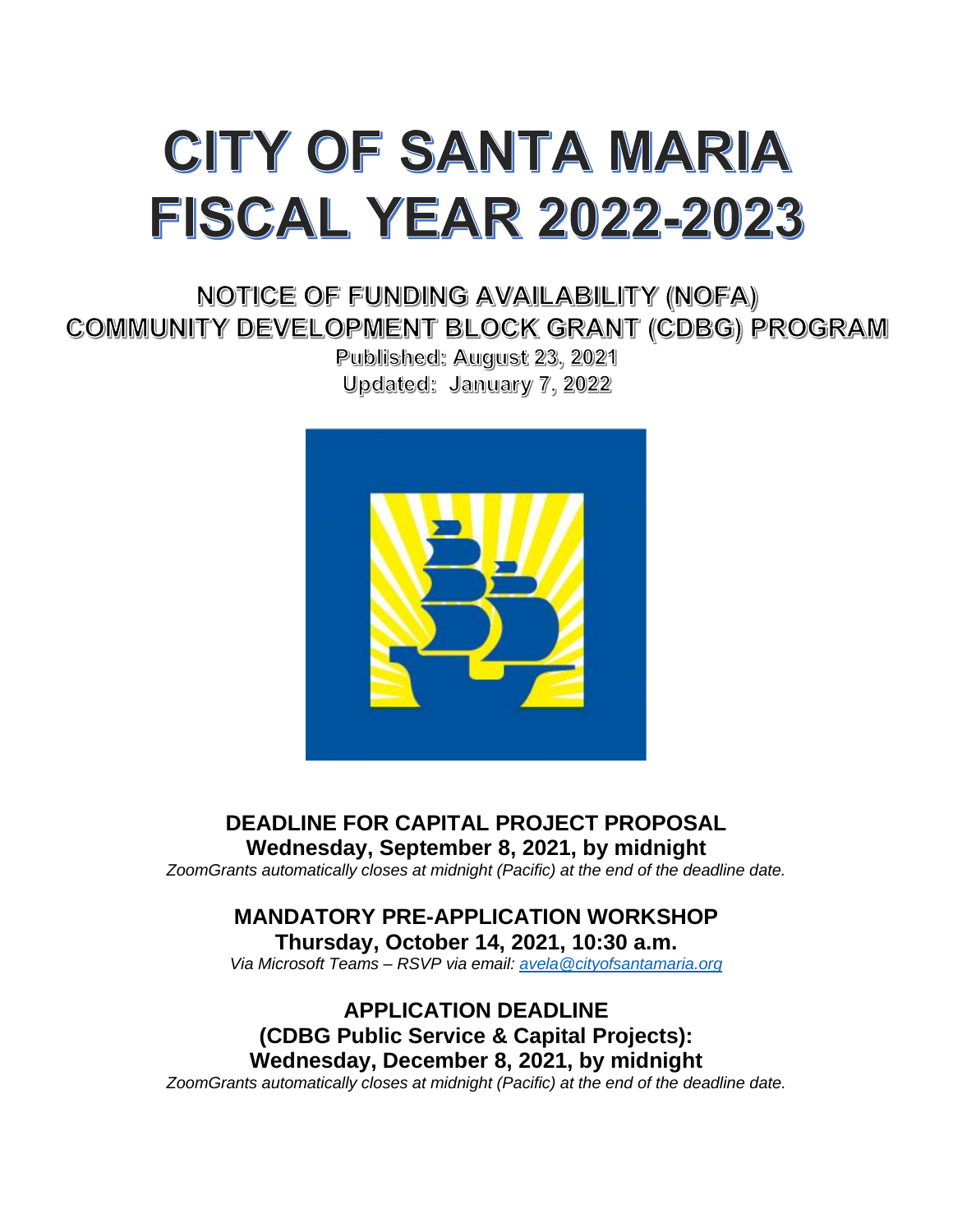# **TABLE OF CONTENTS**

| COMMUNITY DEVELOPMENT BLOCK GRANT (CDBG) PROGRAM  2                |  |
|--------------------------------------------------------------------|--|
|                                                                    |  |
|                                                                    |  |
|                                                                    |  |
|                                                                    |  |
|                                                                    |  |
|                                                                    |  |
| EXPECTED CDBG FUNDING FOR FY 2022-2023 UPDATED DECEMBER 20, 2021 7 |  |
|                                                                    |  |
|                                                                    |  |
|                                                                    |  |
|                                                                    |  |

#### **City of Santa Maria Special Projects Division Staff 110 South Pine Street, Room 107 (805) 925-0951 ext. 2118**

Rosie Rojo, Community Programs Manager (805) 925-0951 ext. 2381 [rrojo@cityofsantamaria.org](mailto:rrojo@cityofsantamaria.org)

Alicia Vela, Grants Specialist (805) 925-0951 ext. 2469 [avela@cityofsantamaria.org](mailto:avela@cityofsantamaria.org)

Tash Lawag, Account Clerk Aide (805) 925-0951 ext. 2373 [tlawag@cityofsantamaria.org](mailto:tlawag@cityofsantamaria.org)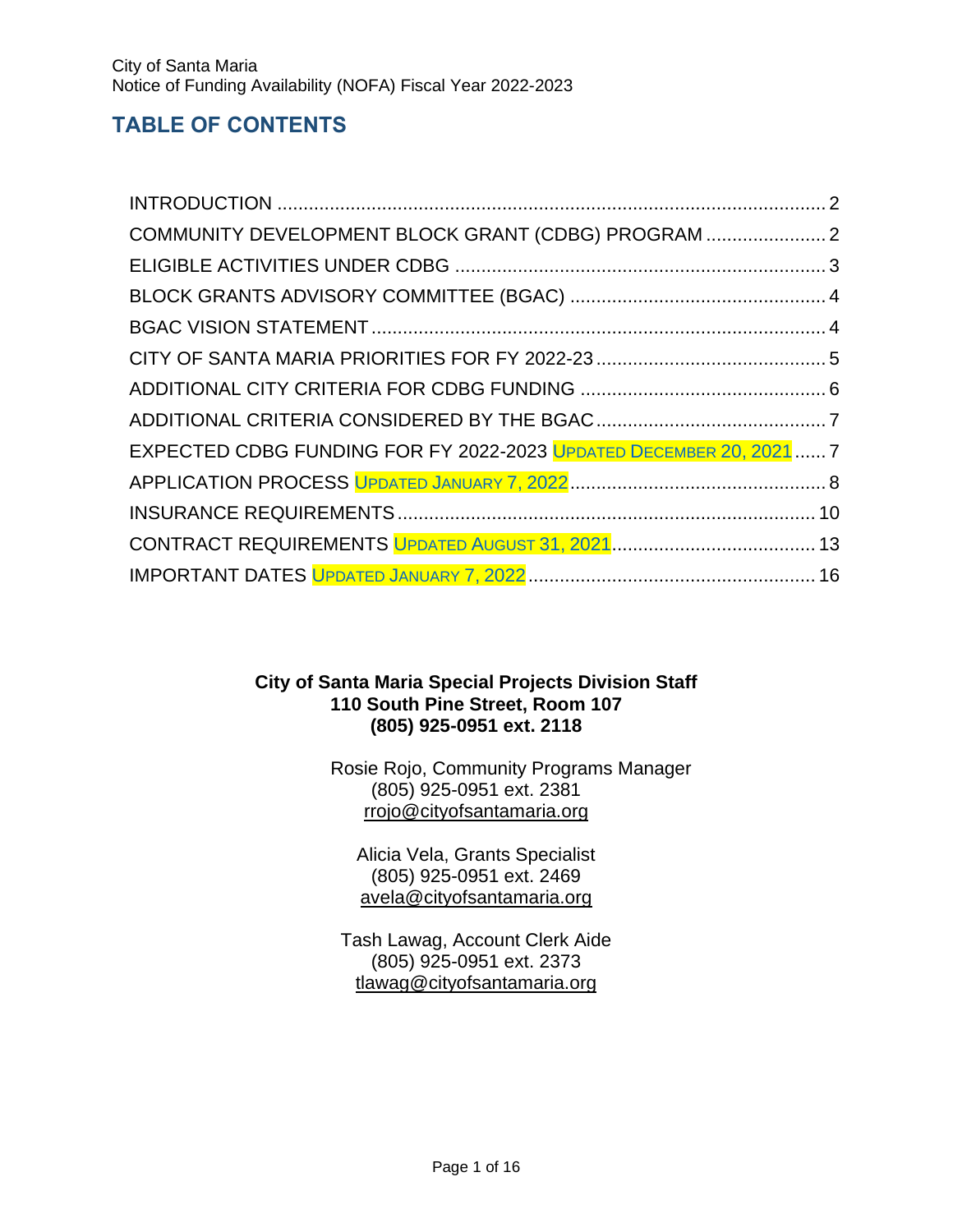# <span id="page-2-0"></span>**INTRODUCTION**

The City of Santa Maria is requesting proposals for the use of Fiscal Year 2022-2023 Community Development Block Grant (CDBG) Program funding for public service activities and capital projects. This federal grant program is administered by the U.S. Department of Housing and Urban Development (HUD).

# <span id="page-2-1"></span>**COMMUNITY DEVELOPMENT BLOCK GRANT (CDBG) PROGRAM**

The CDBG Entitlement Program, established in 1974 and administered by HUD, provides metropolitan cities and urban counties with funds to assist in achieving their goals of neighborhood revitalization, improved community facilities, prevention and elimination of slums and blight, and assistance to low and moderate-income persons. An appropriation amount is determined by a statutory formula which uses measurements of need. The City of Santa Maria has participated as an entitlement city under this program since its inception and receives a yearly grant.

To qualify for CDBG funding, the applicant must meet one of the three national objectives:

- $\checkmark$  Benefit to low- and moderate-income persons as defined HUD; or
- $\checkmark$  Aid in the prevention or elimination of slums or blight; or
- $\checkmark$  Meet a community development need having a particular urgency where existing conditions pose a serious and immediate threat to the health or welfare of the community, and no other funding sources are available.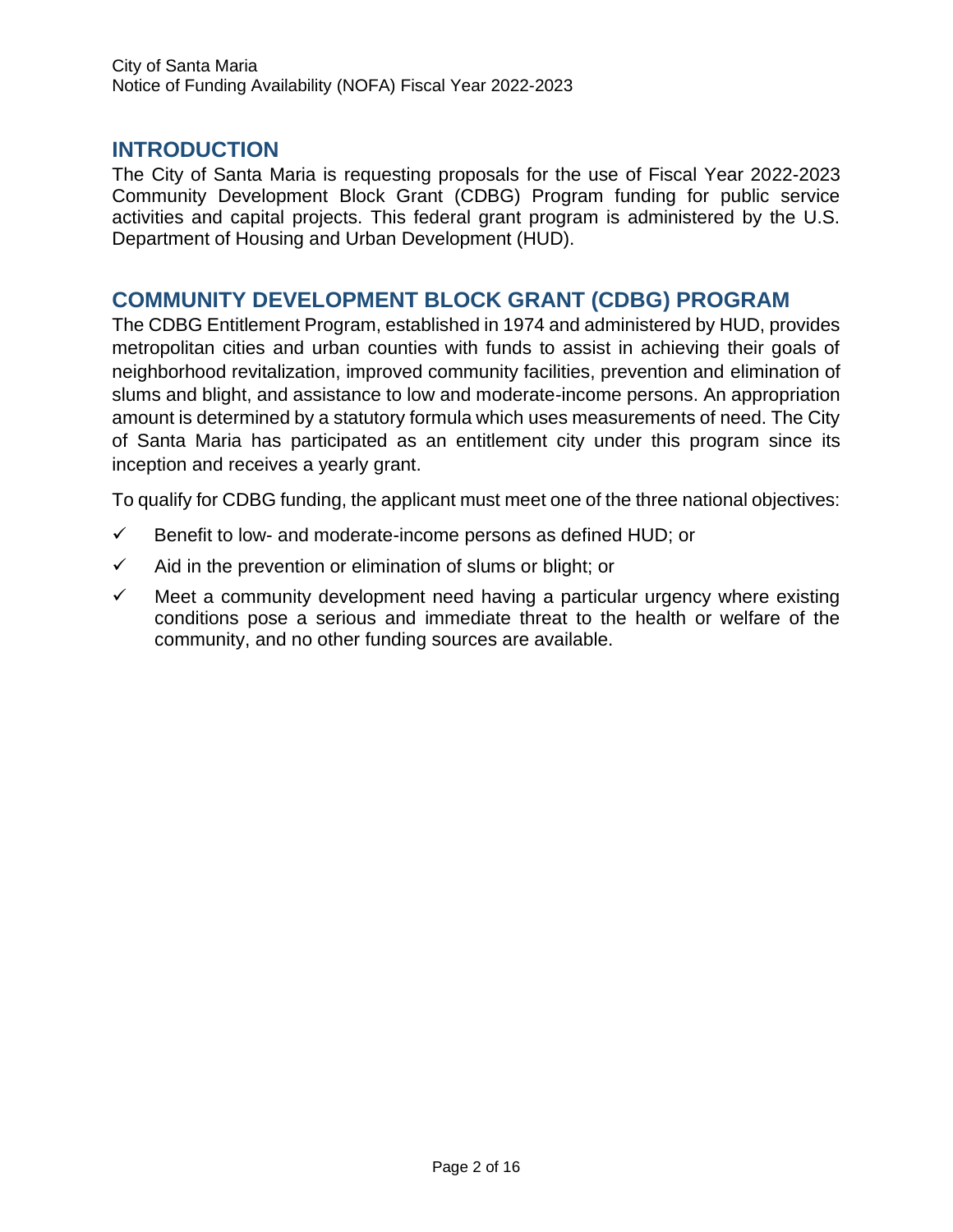# <span id="page-3-0"></span>**ELIGIBLE ACTIVITIES UNDER CDBG**

- $\checkmark$  Acquisition or disposition of real property
- $\checkmark$  Acquisition, construction, reconstruction, rehabilitation, or installation of public facilities and improvements
- $\checkmark$  Site improvements
- $\checkmark$  Privately-owned utilities
- $\checkmark$  Clearance, demolition, removal of buildings and improvements, and/or movement of structures to other sites
- $\checkmark$  Interim assistance in areas exhibiting physical deterioration where immediate action is necessary to arrest deterioration and permanent improvements will be carried out as soon as practicable
- ✓ Relocation of individuals, families, businesses, non-profit organizations and/or farms
- $\checkmark$  Removal of architectural barriers, ADA improvements
- $\checkmark$  Housing rehabilitation
- ✓ Code enforcement
- $\checkmark$  Historic preservation
- $\checkmark$  Commercial or industrial rehabilitation
- $\checkmark$  Special activities by subrecipients
- $\checkmark$  Public services
- $\checkmark$  General program administration

*NOTE: For public services eligibility (ONLY if not previously funded):*

Must be a new service -OR- Must be an increase in the level of an existing service above that provided in the previous twelve months.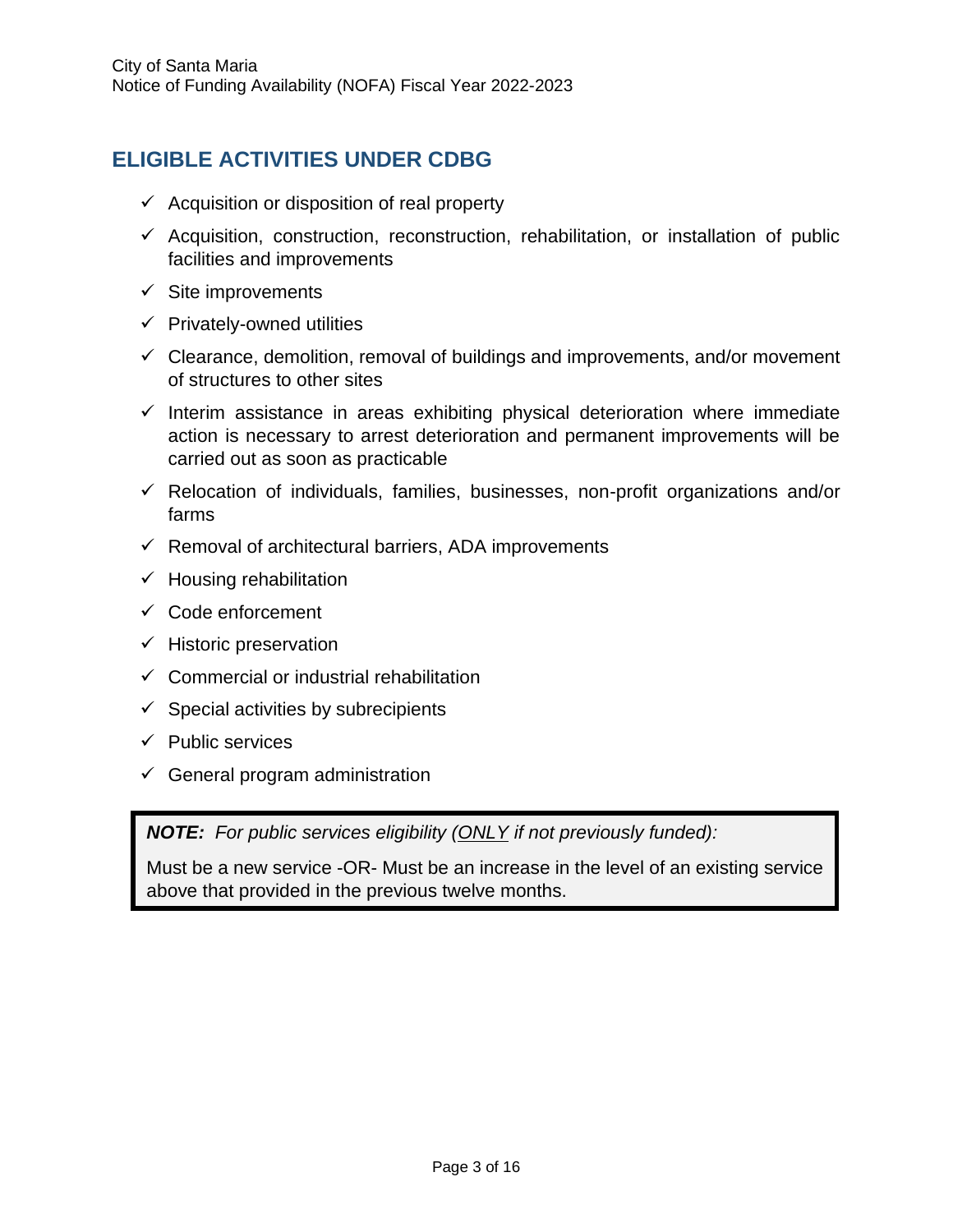# <span id="page-4-0"></span>**BLOCK GRANTS ADVISORY COMMITTEE (BGAC)**

**Duties:** Assesses the community's needs, conducts public workshops and hearings, reviews applications for funding, and makes recommendations to the City Council for the allocation of funds under the Community Development Block Grant (CDBG) Program and other grant programs as required.

**Membership:** Fifteen members nominated by individual Council members, appointed by the Mayor, and confirmed by the City Council serve a three-year term. Members should understand housing and community development needs and a knowledge of or background in providing human services to the community.

**Meeting Schedule:** Meets monthly (first Monday of the month) or as deemed necessary by the Committee chairperson.

# <span id="page-4-1"></span>**BGAC VISION STATEMENT**

The BGAC has adopted the following vision statement to guide the use of CDBG funding:

*"To provide for the development and support of programs, facilities, services and opportunities that best build a stable economic environment, maintain suitable living conditions, expand the supply of decent, affordable housing and enhance the overall quality of life for all Santa Marians, particularly families in need, at-risk youth, homeless, disadvantaged, elderly, and disabled in the community."*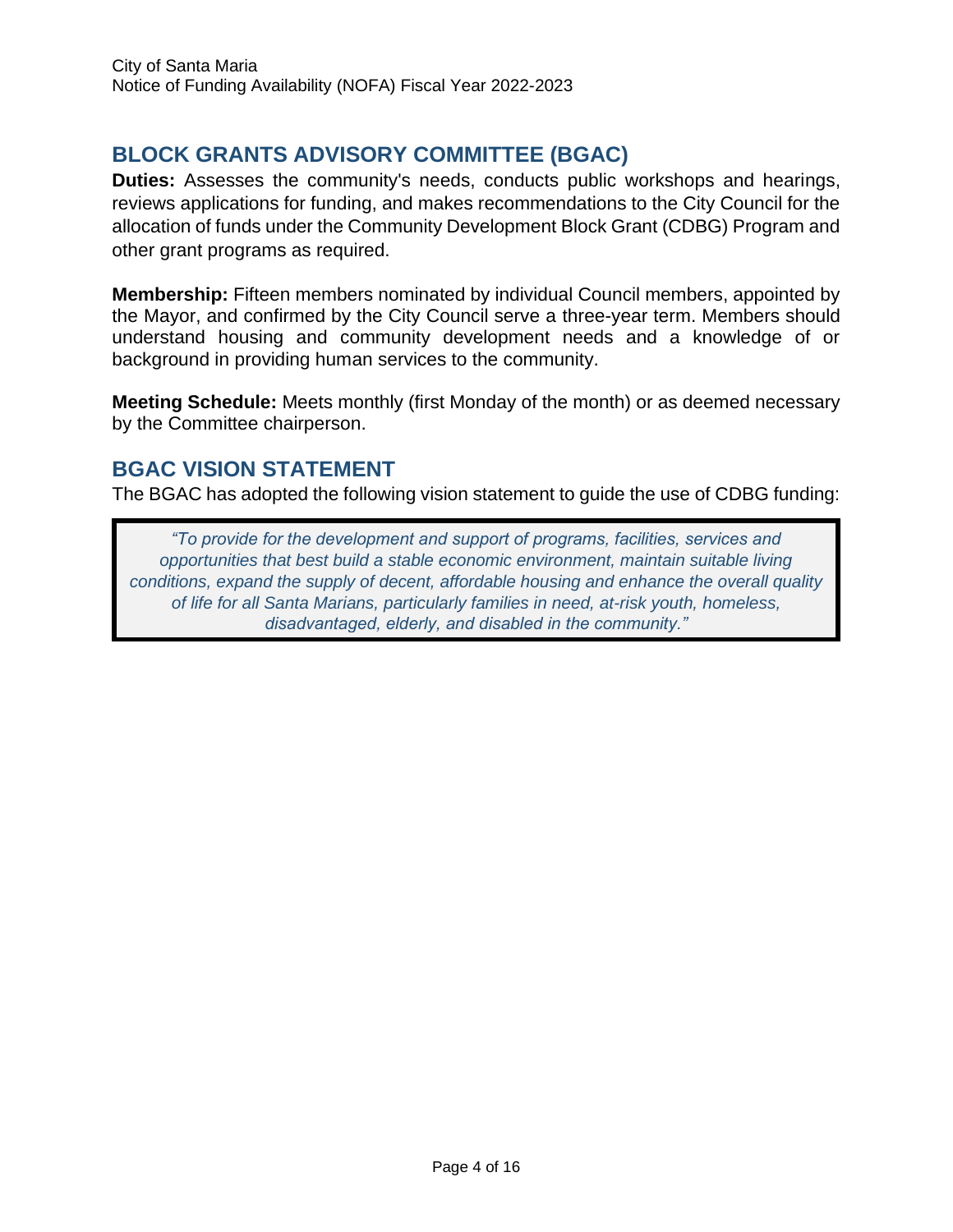# <span id="page-5-0"></span>**CITY OF SANTA MARIA PRIORITIES FOR FISCAL YEAR 2022-23 ADOPTED: 08/17/21**

| 1. Prevent homelessness,<br>address critical needs, and<br>at-risk youth, elderly and<br>underserved populations | • Assist low to moderate income persons in need of food, shelter, clothing, health care<br>and/or safety.<br>. Prevent juvenile delinguency and divert at-risk youth from gang involvement, crime,<br>substance abuse, family violence, school problems, and out-of-control behavior.<br>• Address the housing, health care, accessibility and service needs of underserved<br>populations such as, but not limited to: elderly and persons with mental, physical, emotional<br>and developmental disabilities and/or diseases. |
|------------------------------------------------------------------------------------------------------------------|---------------------------------------------------------------------------------------------------------------------------------------------------------------------------------------------------------------------------------------------------------------------------------------------------------------------------------------------------------------------------------------------------------------------------------------------------------------------------------------------------------------------------------|
| 2. Expand educational and<br>development opportunities                                                           | . Support and develop social services and facilities and provide opportunities for youth<br>development that will provide positive experiences needed by youth to achieve success.<br>• Encourage programs to improve the academic performance and educational outcomes for<br>youngsters aged preschool through post K-12.<br>. Support and encourage programs to provide adult literacy training and encourage life-long<br>learning.                                                                                         |
| 3. Provide affordable<br>housing                                                                                 | • Develop and support programs and projects to increase the supply of affordable housing<br>for low to moderate income persons.<br>• Maintain and upgrade existing low to moderate income neighborhoods and preserve the<br>affordable housing stock.<br>• Provide services that will assist low to moderate income homeowners and renters to<br>continue living in their homes safely.                                                                                                                                         |
| 4. Revitalize existing<br>neighborhoods                                                                          | • Revitalize existing neighborhoods in low to moderate income areas by increasing services<br>such as supportive social services, and upgrading public infrastructure, such as street<br>lighting, improved sidewalks, parks, and recreational public facilities.                                                                                                                                                                                                                                                               |

*The priorities are not listed in order of importance. They are numbered for referencing purposes only. PRIORITIES #1 AND #2 WILL ONLY BE CONSIDERED FOR CDBG PUBLIC SERVICES FUNDING. The priorities listed above are the results of ongoing community outreach.*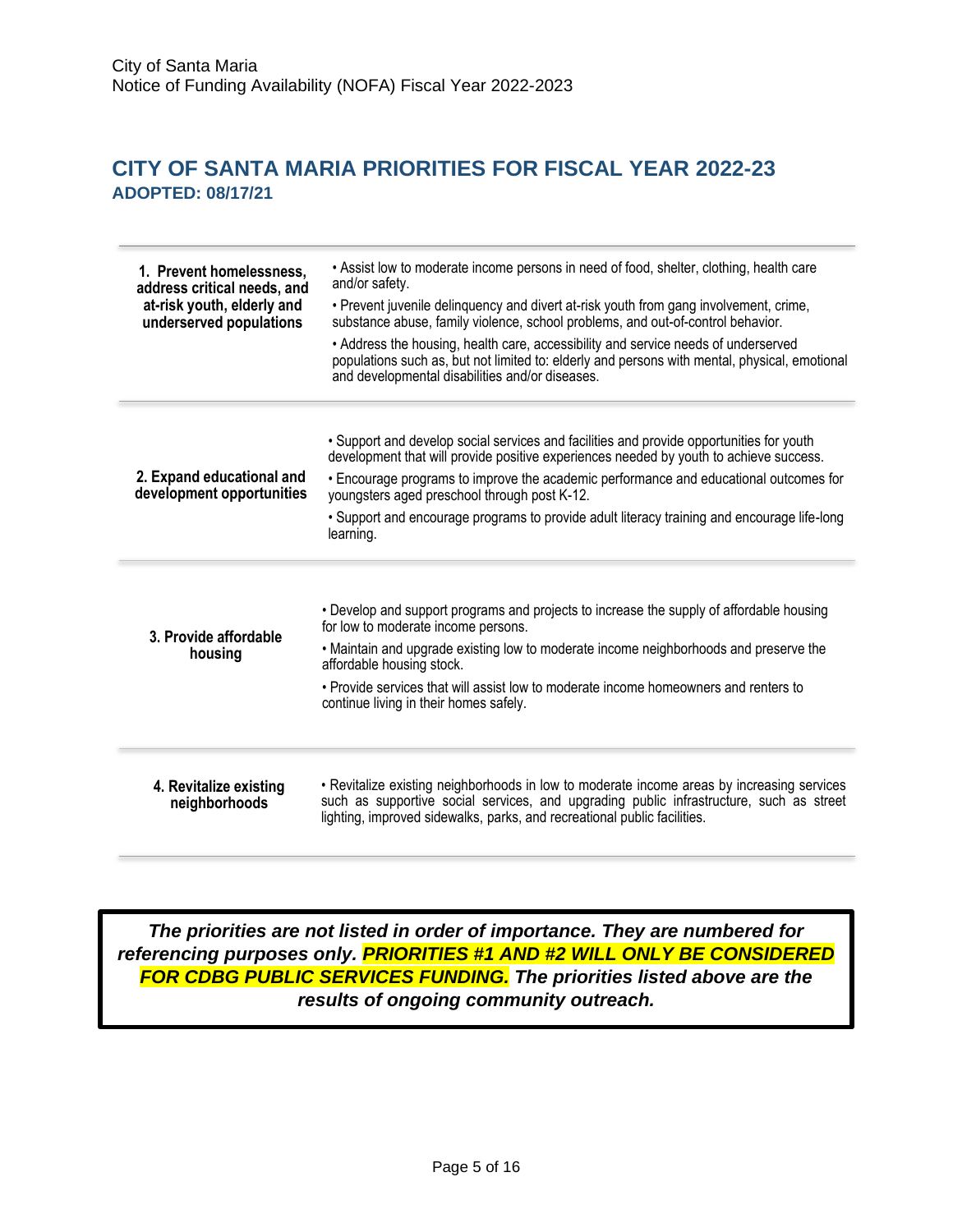# <span id="page-6-0"></span>**ADDITIONAL CITY CRITERIA FOR CDBG FUNDING**

In addition to the Federal guidelines for eligibility, the City of Santa Maria has established the following local criteria for allocating CDBG funds to agencies that provide public services:

- Priority will be given to public service agencies that provide food, shelter, clothing, **or safety on an emergency basis to Santa Maria City residents. The safety provision, as defined by the City Council, means an immediate threat to an individual's physical well-being.**
- Priority will be given to those programs that prevent juvenile delinquency and divert **at-risk youth from gang involvement, crime, substance abuse, family violence, school problems, and out-of-control behavior.**
- Services provided by an agency are targeted at Santa Maria City residents. The intent *is to ensure that funding is provided to those agencies that provide direct services to City residents.*
- The agency does not provide a duplicative service, i.e. one that is already provided **by another agency or organization.** *This is to avoid funding new agencies that propose to offer services that are already being effectively provided by existing community agencies or organizations.*
- The agency demonstrates it has sought funding from a variety of sources. This is to *provide higher priority to agencies that attempt to obtain funding from other sources, rather than just the City of Santa Maria.*
- **The agency demonstrates a high level of cooperation and coordination with existing related programs and other community resources.** *This is to ensure that funding is provided to those agencies which effectively coordinate the services they offer with other agencies and organizations within the City.*
- Past performance and history of the agency or organization are considered in order **to assess the agency's prospects for achieving its goals and objectives. Priority will be given to those agencies that have been in existence and have effectively provided services for at least three years.** *With the limited amount of funding that is available for public services and the tremendous need in the community, it is not possible to provide seed money to agencies for new services. It is important that agencies demonstrate an effective, efficient, and proven level of service in order to favorably compete for funding.*
- **The agency's program provides a service to or for a City department or reduces City costs or other government costs elsewhere.** *It has been demonstrated that, in many cases, private, non-profit agencies can provide a less costly and more efficient level of service than government. Priority should be given to those agencies that provide a needed service to a City department or reduce costs to a City department or other governmental agency.*
- The agency provides an efficient level of service at the least cost possible. *Higher priority will be given to those agencies that provide the most cost-effective level of service. Typically, this will include agencies that maximize the use of funding for direct services rather than indirect or overhead costs and utilize volunteers whenever possible.*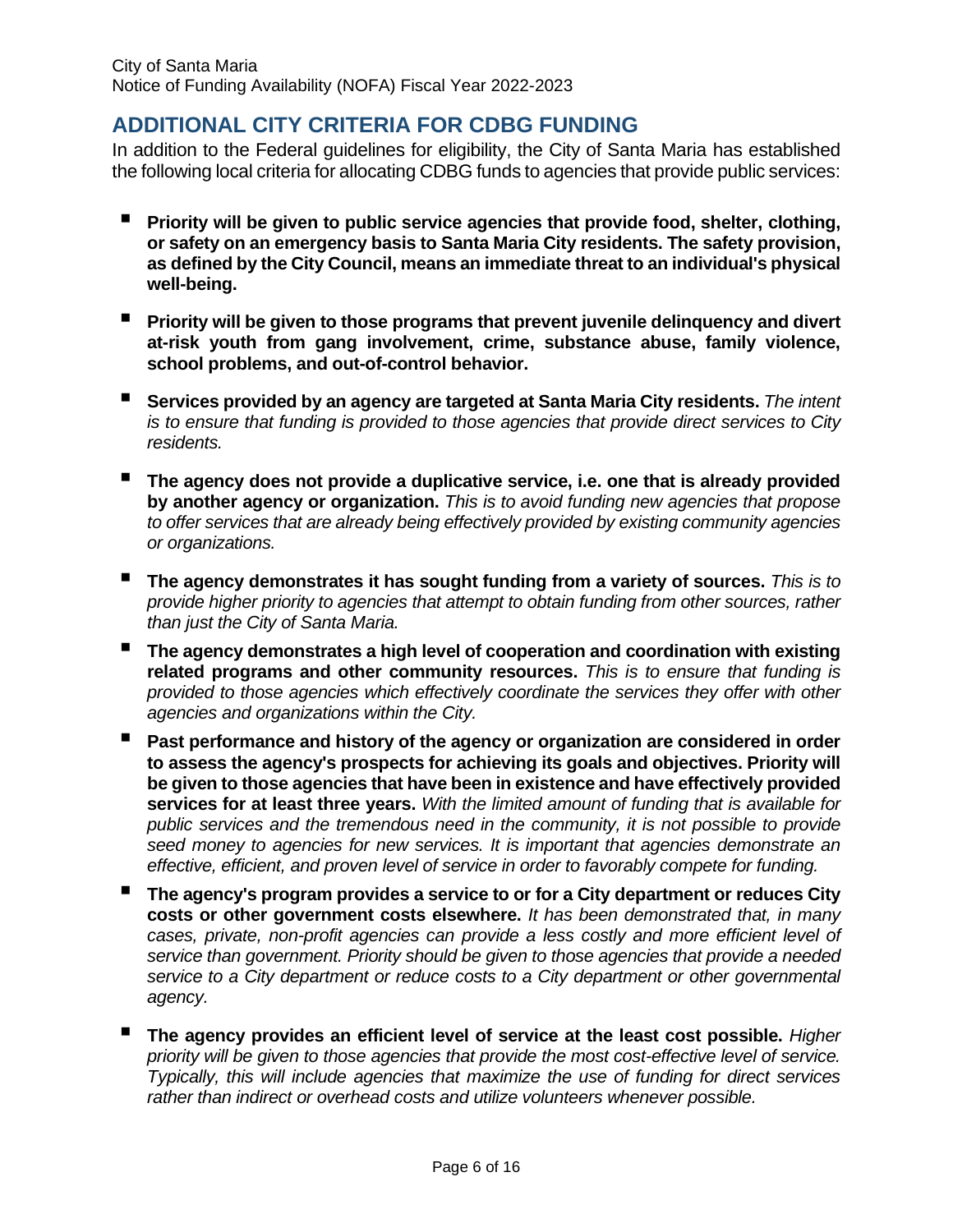# <span id="page-7-0"></span>**ADDITIONAL CRITERIA CONSIDERED BY THE BGAC**

The criteria below are in regard to Capital projects.

- ❖ **Project Readiness** How quickly can the project commence work and expend the funding awarded?
- ❖ **Financial Feasibility** How realistic is the budget, and is the project or program able to operate sufficiently based on the budget? **Cost Efficiency** – Is the budget efficient and are the costs reasonable to develop a capital or housing project or deliver program services? Does the budget effectively accomplish the goals of the project or program without using more funding than necessary to accomplish those goals?
- ❖ **Administrative Capacity** Is the project team able to deliver project results in compliance with complex program regulations and other federal requirements, including applicants experience with similar projects, Federal grant programs, finance, and past performance under City projects and/or programs?

*NOTE: See two major federal funding requirements that may impact the cost and administration of your agency's project [\(page 13 of the NOFA packet\)](#page-13-0).*

# <span id="page-7-1"></span>**EXPECTED CDBG FUNDING FOR FISCAL YEAR 2022-2023 UPDATED DECEMBER 20, 2021**

#### **Anticipated Entitlement Amount**

| 2022-23 Entitlement Amount<br>Anticipated Program Income (PI) (2021-2022) <sup>1</sup><br>Reprogrammed CDBG funding<br><b>Total CDBG Resources</b> | \$1,631,180<br>25,000<br>s<br>37,822<br>\$1,694,002 |
|----------------------------------------------------------------------------------------------------------------------------------------------------|-----------------------------------------------------|
| <b>Total Estimated CDBG Allocations</b>                                                                                                            |                                                     |
| Allocation for Public Services (15% cap)                                                                                                           | 244,675                                             |
| Allocation for Capital Projects (65% + reprogramming) <sup>2</sup>                                                                                 | \$1,098,093                                         |
| Allocation for General Administration (20 percent, plus PI) <sup>3</sup>                                                                           | 316,234                                             |
| Fair Housing                                                                                                                                       | 10.000                                              |

<sup>1</sup> Program income (PI) that may be generated from existing revolving loan fund programs, such as Residential Rehabilitation Loan Program. It may fluctuate and for that reason it is not included in "Total CDBG Allocations."

<sup>2</sup> This includes 15,000 for TBRA administration, leaving \$1,045,271 for subrecipients.

<sup>3</sup> 20% is \$326,234; however, \$10,000 is for mandated Fair Housing testing as required by HUD.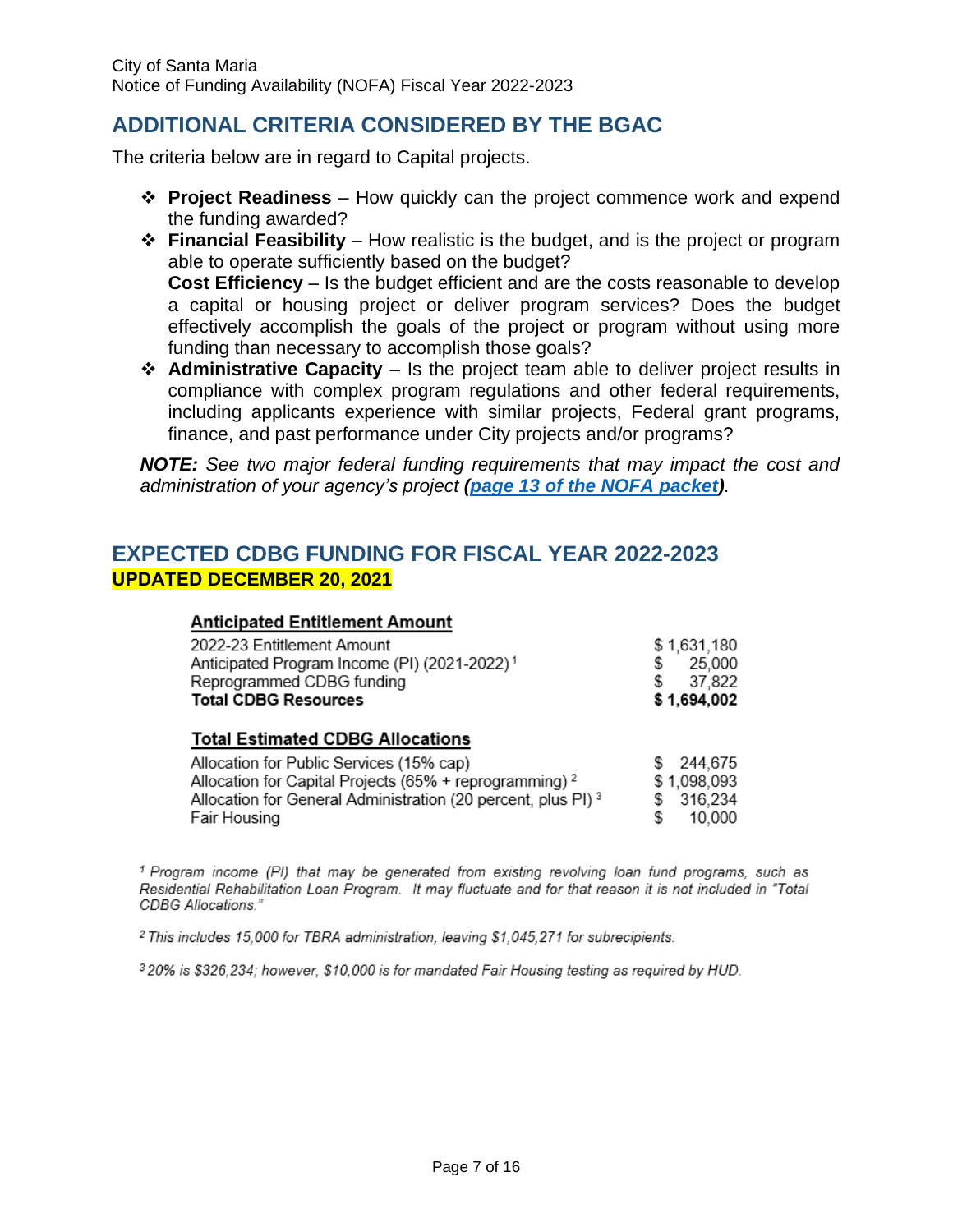# <span id="page-8-0"></span>**APPLICATION PROCESS**

All agencies interested in applying for funding are **REQUIRED** to attend a **MANDATORY** pre-application workshop which will be held on **Thursday, October 14, 2021, at 10:30 a.m. via Microsoft Teams.** At least one representative from each applicant must attend the workshop to be considered for funding. **In order to receive a Microsoft Teams invite, please RSVP via email: [avela@cityofsantamaria.org.](mailto:avela@cityofsantamaria.org)**

**IMPORTANT CAPITAL PROJECTS: Any agency wishing to apply for 2022-2023 CDBG capital funds must complete a proposal. This pre-application will need to be submitted through ZoomGrants. The deadline for submittal of the required proposals for CDBG Capital projects is Wednesday, September 8, 2021, by midnight (ZoomGrants default time).** This preliminary proposal will give City Council, City staff and the BGAC the opportunity to evaluate the project before an agency goes through the extensive application and bid process. The proposals are expected to go to City Council for review on Tuesday, October 5, 2021.

# **Electronic Application Grant Submission Process**

Applicants can access the City of Santa Maria's CDBG application through ZoomGrants, all applications must be completed using the online application. Any application not following the prescribed format will not be considered for funding.

Create a **ZoomGrants** account or log in to your existing account by clicking the image below:



| <b>Zoom Grants Resources for Applicants</b>            |
|--------------------------------------------------------|
| Video: Applicants - Getting Started                    |
| Presentation: How to Apply for Funding Via Zoom Grants |
| <b>Resource: Zoom Grants Applicant Tip Sheet</b>       |
| <b>ZoomGrants University: Additional Resources</b>     |
|                                                        |

A separate application must be submitted for each proposed program, project, or activity. Please note, public service programs and capital projects will have the same grant application. Please be sure to answer each question thoroughly. If a question is not applicable, please write "N/A" and a brief explanation, as the system will not allow you to submit your application if any question is left blank. Copies of the Federal Guidelines for Eligibility, the current HUD Income Limit Schedule, the City's criteria, and the current priorities are included in this NOFA packet to assist the applicant in determining if a particular project or activity is eligible for funding. After receiving the applications, the BGAC will evaluate the applications, rank the project proposals, and make recommendations for funding.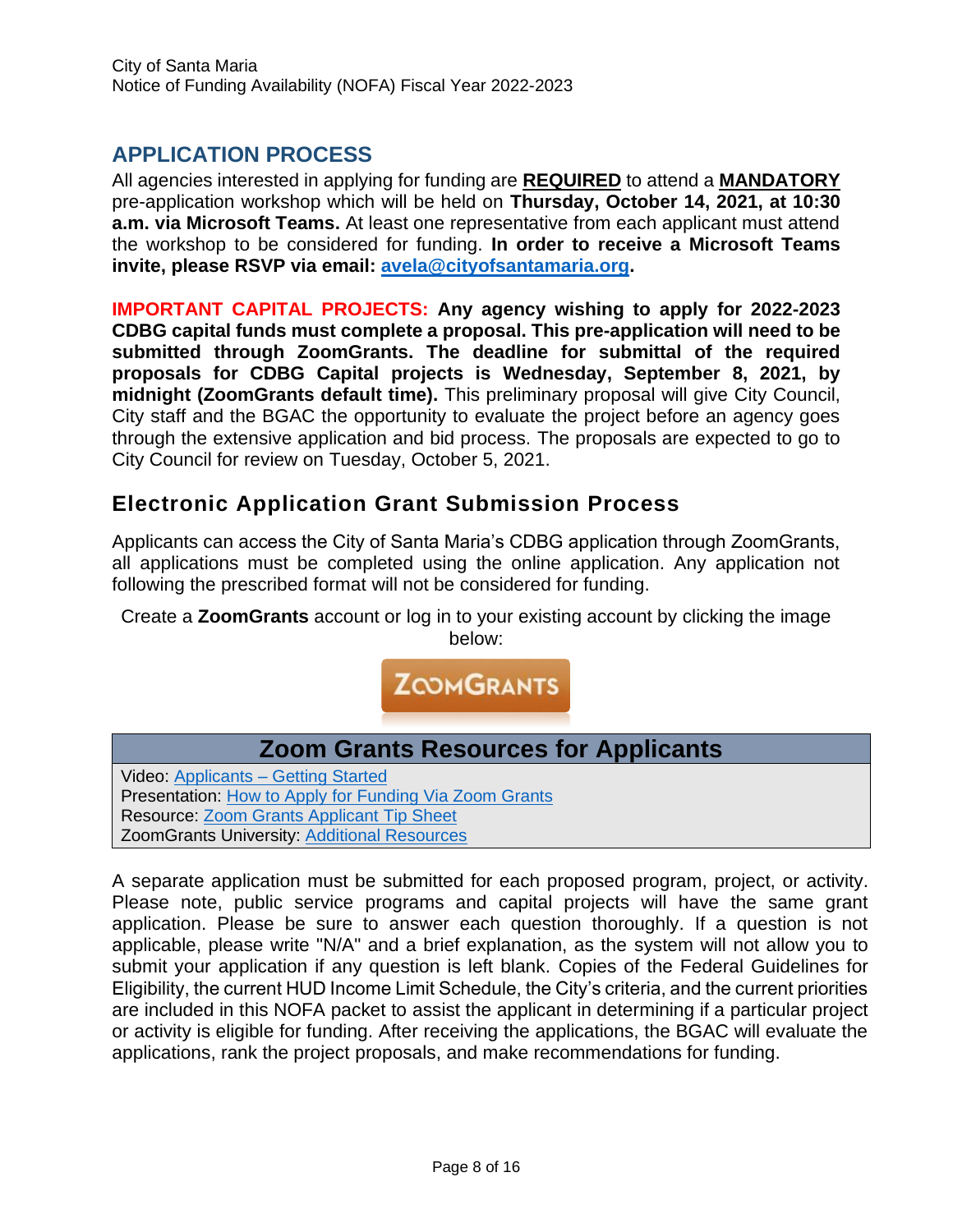# **Technical Assistance**

ZoomGrants Technical Support staff can assist with **technical questions or general inquiries about the system**. *Please email [Questions@ZoomGrants.com](mailto:Questions@ZoomGrants.com) or call (866) 323-5404 extension 2.*

Applicants are encouraged to contact City staff for all **content-related** questions. *City of Santa Maria Special Projects Division at (805) 925-0951 extension 2118.*

# **Deadlines**

- ➢ The deadline for submittal of the required proposals for **CDBG Capital projects** is **Wednesday, September 8, 2021, by 11:59 p.m. (ZoomGrants default time).**
- ➢ The deadline for submittal of completed applications for **CDBG Public Service & Capital Projects** is **Wednesday, December 8, 2021, by 11:59 p.m. (ZoomGrants default time).**

# **LATE AND/OR INCOMPLETE APPLICATIONS WILL NOT BE ACCEPTED.**

#### **UPDATED JANUARY 7, 2022**

#### **Site Visits and Deliberations Process**

The BGAC will review all applications and conduct site visits of all the proposed projects and programs January 17, 2022, through January 26, 2022. The committee will then conduct its deliberations process on Tuesday, February 15, 2022, and Thursday, February 17, 2022. Both meetings will take place via Zoom. On Tuesday, February 15, 2022, agencies will have an opportunity to speak before the entire Block Grants Advisory Committee. On Thursday, February 17, 2022, agencies will not have the opportunity to speak, and the committee will adopt a recommendation for funding allocations. This recommendation will be distributed to all applicants and considered by the City Council at a public hearing to be held on Tuesday, April 5, 2022, at 5:30 p.m. in the Council Chambers at City Hall, 110 East Cook Street in Santa Maria.

# **Zoom Meeting Links**

**CDBG Deliberations Session 1 of 2 [\(Link\)](https://us06web.zoom.us/j/85796868600?pwd=eGkrYUpZUUN2a0I5ZmM0MjFIWWNyUT09)**

**Tuesday, February 15, 2022 at 5:30 p.m. Meeting ID:** 857 9686 8600 **Passcode:** CDBG2022

**CDBG Deliberations Session 2 of 2 [\(Link\)](https://us06web.zoom.us/j/84711465140?pwd=TkxMT0E0NW9HcG5Ta3BjK251dktkQT09) Thursday, February 17, 2022 at 5:30 p.m. Meeting ID:** 847 1146 5140 **Passcode:** CDBG2022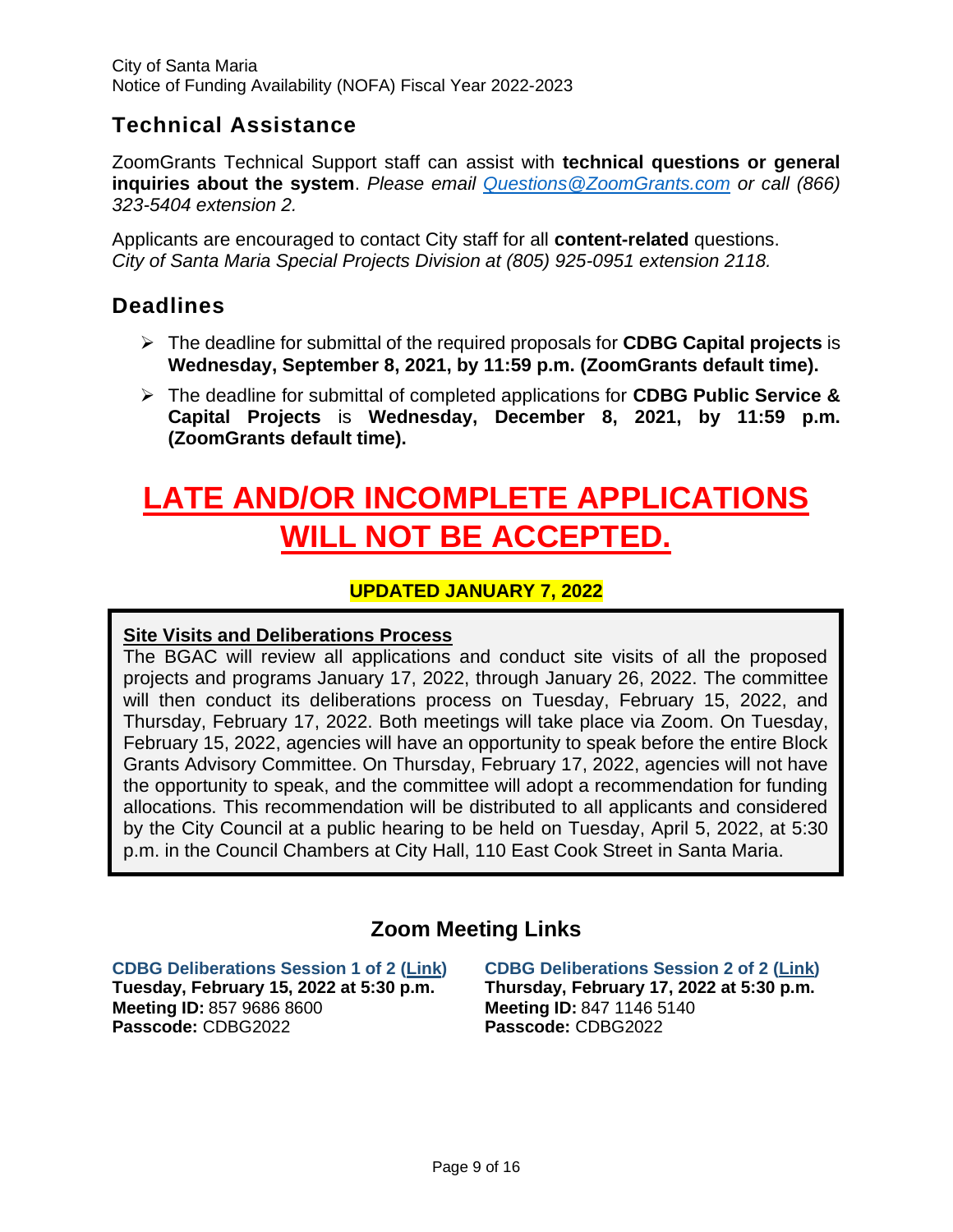#### <span id="page-10-0"></span>**INSURANCE REQUIREMENTS**

**If your agency is approved for funding for fiscal year 2022-2023**, per the contract agreement the agency must comply with the City's insurance requirements.

Share the insurance language below with your agency's insurance agent BEFORE applying for CDBG funding to ensure that any additional insurance costs do not negatively impact the agency's budget. Additional insurance costs may be billed to the grant, if needed.

# **INSURANCE REQUIREMENTS**

SUBRECIPIENT shall procure and maintain for the duration of the contract insurance against claims for injuries to persons or damages to property which may arise from or in connection with the performance of the work hereunder by the SUBRECIPIENT , his/her agents, representatives, or employees. If the SUBRECIPIENT maintains broader coverage and/or higher limits than the minimums shown above, the CITY requires and shall be entitled to the broader coverage and/or higher limits maintained by the SUBRECIPIENT.

A. Minimum Scope of Insurance

Coverage shall be at least as broad as:

- 1. Insurance Services Office Commercial General Liability coverage (occurrence form CG 0001), including products and completed operations, property damage, bodily injury, and personal & advertising injury.
- 2. Insurance Services Office Business Auto Coverage Form Number CA 00 01 covering any auto (Code 1), or if SUBRECIPIENT has no owned autos, covering hired (Code 8) and non-owned autos (Code 9).
- 3. Workers' Compensation insurance as required by the State of California and Employer's Liability Insurance.
- 4. Errors and Omissions liability insurance appropriate to the SUBRECIPIENT's profession. Architects' and engineers' coverage is to be endorsed to include contractual liability.
- B. Minimum Limits of Insurance

SUBRECIPIENT shall maintain limits no less than:

- 1. General Liability \$2,000,000 per occurrence for bodily injury, personal injury, and property damage. If Commercial General Liability Insurance or other form with a general aggregate limit is used, either the general aggregate limit shall apply separately to this project/location (ISO CG 25 03 or 25 04) or the general aggregate limit shall be twice the required occurrence limit.
- 2. Automobile Liability \$1,000,000 per accident for bodily injury and property damage.
- 3. Workers' Compensation: Statutory limits.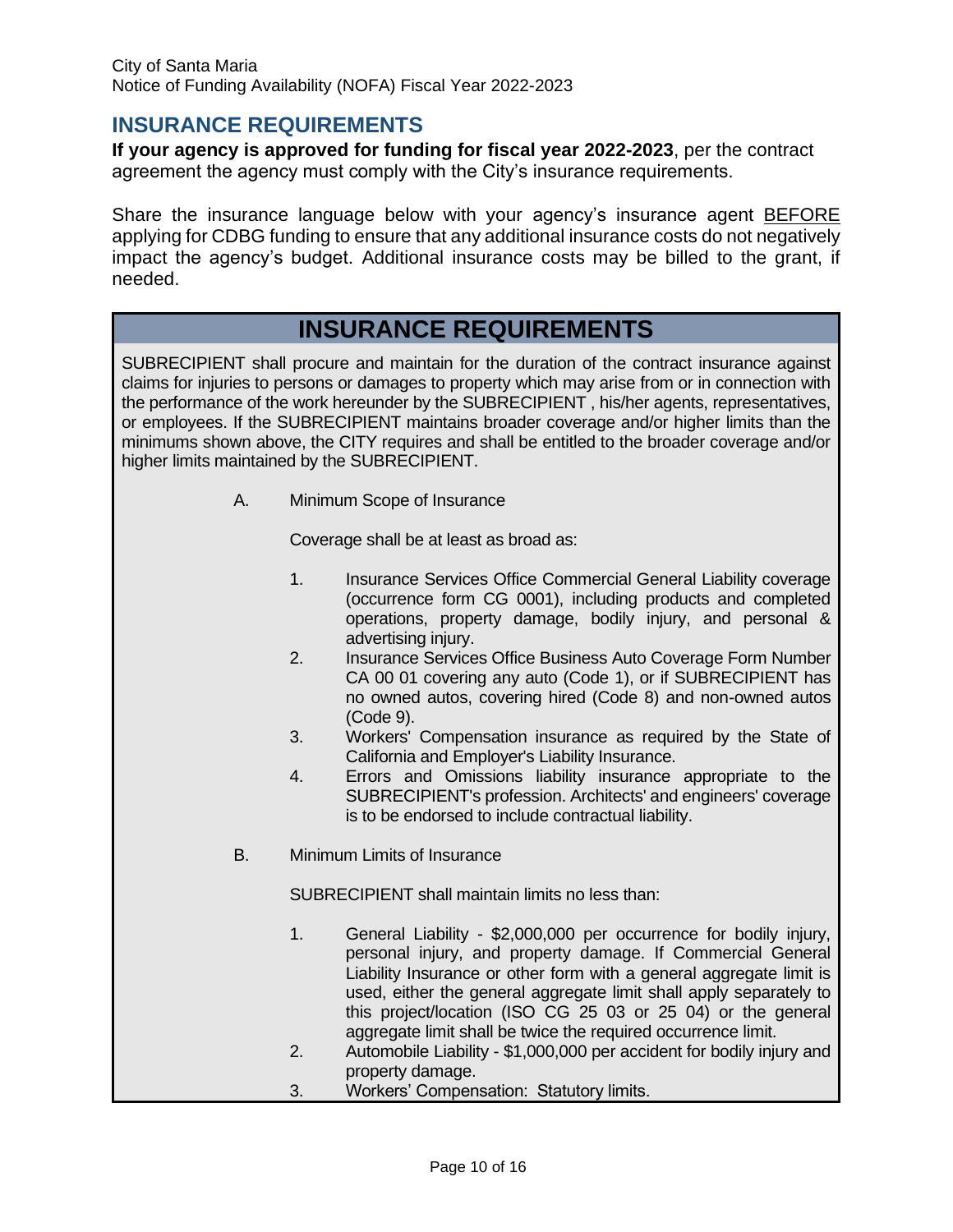- 4. Employer's Liability \$1,000,000 per accident for bodily injury or disease.
- 5. Errors and Omissions Liability \$1,000,000 per occurrence or claim, \$2,000,000 aggregate.
- C. Self-insured Retentions

Self-insured retentions must be declared to and approved by the CITY. The CITY may require the SUBRECIPIENT to purchase coverage with a lower retention or provide proof of ability to pay losses and related investigations, claim administration and defense expenses within the retention.

D. Other Insurance Provisions

The commercial general liability and automobile liability policies are to contain, or be endorsed to contain, the following provisions:

- 1. The CITY, its officers, officials, employees, and volunteers are to be covered as additional insureds on the CGL policy with respect to liability arising out of work or operations performed by or on behalf of the SUBRECIPIENT including materials, parts or equipment furnished in connection with such work or operations. General liability coverage can be provided in the form or an endorsement to the SUBRECIPIENT's insurance (at least as broad as ISO Form CG 20 10 11 85 or **both** CG 20 10, CG 20 26, CG 20 33, or CG 20 38 **and** CG 20 37 forms if later revisions are used).
- 2. For any claims related to this project, the SUBRECIPIENT's insurance coverage shall be primary insurance coverage at least as broad as ISO CG 20 01 04 13 as respects the CITY, its officers, officials, employees, and volunteers. Any insurance or selfinsurance maintained by the CITY, its officers, officials, employees, or volunteers shall be excess of the SUBRECIPIENT's insurance and shall not contribute with it.
- 3. Each insurance policy required by this clause shall be endorsed to state that coverage shall not be canceled or reduced, except with notice **stating the title of this contract** to the CITY. **All notices provided pursuant to this Agreement shall be given to the City representative listed for notice in this agreement and shall specify the title of this Agreement.** Notice may be given by overnight mail, facsimile with confirmation of receipt, or certified mail with return-receipt requested.
- 4. SUBRECIPIENT hereby grants to CITY a waiver of any right to subrogation which any insurer of said SUBRECIPIENT may acquire against the CITY by virtue of the payment of any loss under such insurance. SUBRECIPIENT agrees to obtain any endorsement that may be necessary to affect this waiver of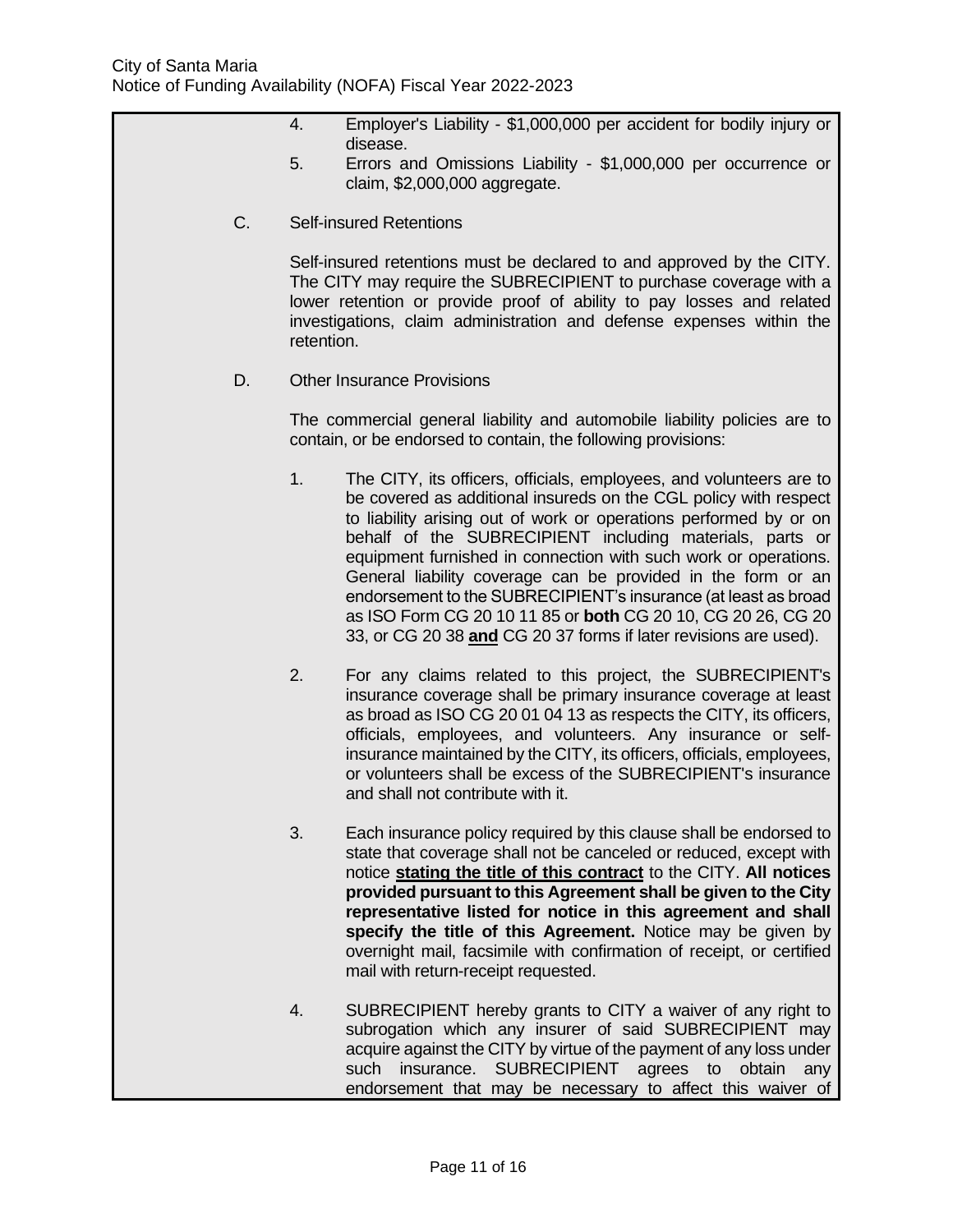subrogation, but this provision applies regardless of whether or not the CITY has received a waiver of subrogation endorsement from the insurer. 5. If any of the required policies provide claims-made coverage: a. The Retroactive Date must be shown and must be before the date of the contract or the beginning of contract work. b. Insurance must be maintained, and evidence of insurance must be provided for at least five (5) years after completion of the contract of work. c. If coverage is canceled or non-renewed, and not replaced with another claims-made policy form with a Retroactive Date prior to the contract effective date, the SUBRECIPIENT must purchase "extended reporting" coverage for a minimum of five (5) years after completion of work. E. Acceptability of Insurers Insurance is to be placed with insurers with a current A.M. Best's rating of no less than A:VII, unless otherwise acceptable to the CITY. F. Verification of Coverage SUBRECIPIENT shall furnish the CITY with original certificates and amendatory endorsements of the applicable policy language effecting coverage required by this clause. All certificates and endorsements are to be received and approved by the CITY before work commences. However, failure to obtain the required documents prior to the work beginning shall not waive the SUBRECIPIENT's obligation to provide them. The CITY reserves the right to require complete, certified copies of all required insurance policies, including endorsements effecting the coverage required by these specifications at any time. G. Special Risks or Circumstances The CITY reserves the right to modify these requirements, including limits, based on the nature of the risk, prior experience, insurer, coverage, or other special circumstances.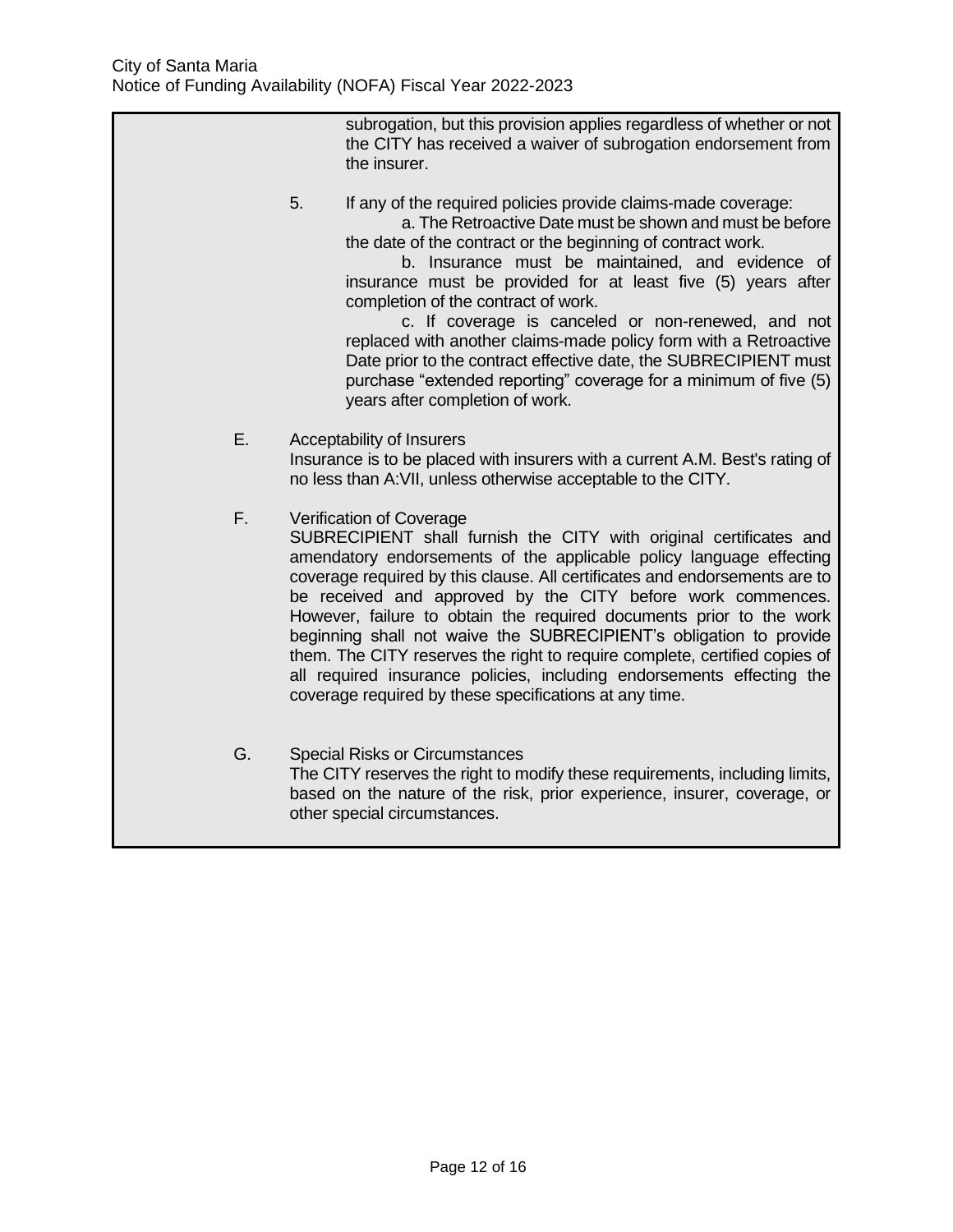# <span id="page-13-0"></span>**CONTRACT REQUIREMENTS UPDATED AUGUST 31, 2021**

# **ATTENTION POTENTIAL CAPITAL PROJECT APPLICANTS**

#### **Davis-Bacon Prevailing Wage Requirement**

When obtaining three bids and ultimately hiring a prime contractor for this CDBG-funded Capital project, the City of Santa Maria will ensure that a Contractor tied to this project is eligible to receive federal funds and is not on a federal debarred list. The City will also expect the subrecipient (in this case the agency that receives CDBG funding) to ensure that the Contractor hired for the project is complying with Federal Labor Standards Provisions and Davis-Bacon prevailing wages as determined to be applicable. In the event of discrepancies between the minimum wage determinations made by the California Director of Industrial Relations and by the U.S. Department of Labor, the higher value shall apply. Any subcontract/agreement resulting from the prime contract must contain the same language pertaining to Federal labor standards and applicable wage rates.

#### **Section 3 Requirement**

Per CDBG, the Contractor and Subcontractor(s) must also abide by CDBG's Section 3 requirements. Section 3 requires that economic opportunities generated by the use of Federal funds be made available to low- and very low-income persons, particularly those who receive Federal financial assistance for housing and those residing in communities where the financial assistance is expended. This applies to CDBG funded projects that are over \$200,000, whether the project is fully or partially funded with CDBG.

A Section 3 worker is any worker who currently fits, or when hired within the last five years, fits at least one of the following categories, as documented:

- The worker's household income for the previous or annualized calendar year is below 80 percent of the Santa Barbara County Area Median Income (AMI) limit established by HUD. The current income limits can be found on the City's website; or
- The worker is employed by a Section 3 business; or
- The worker is a YouthBuild participant.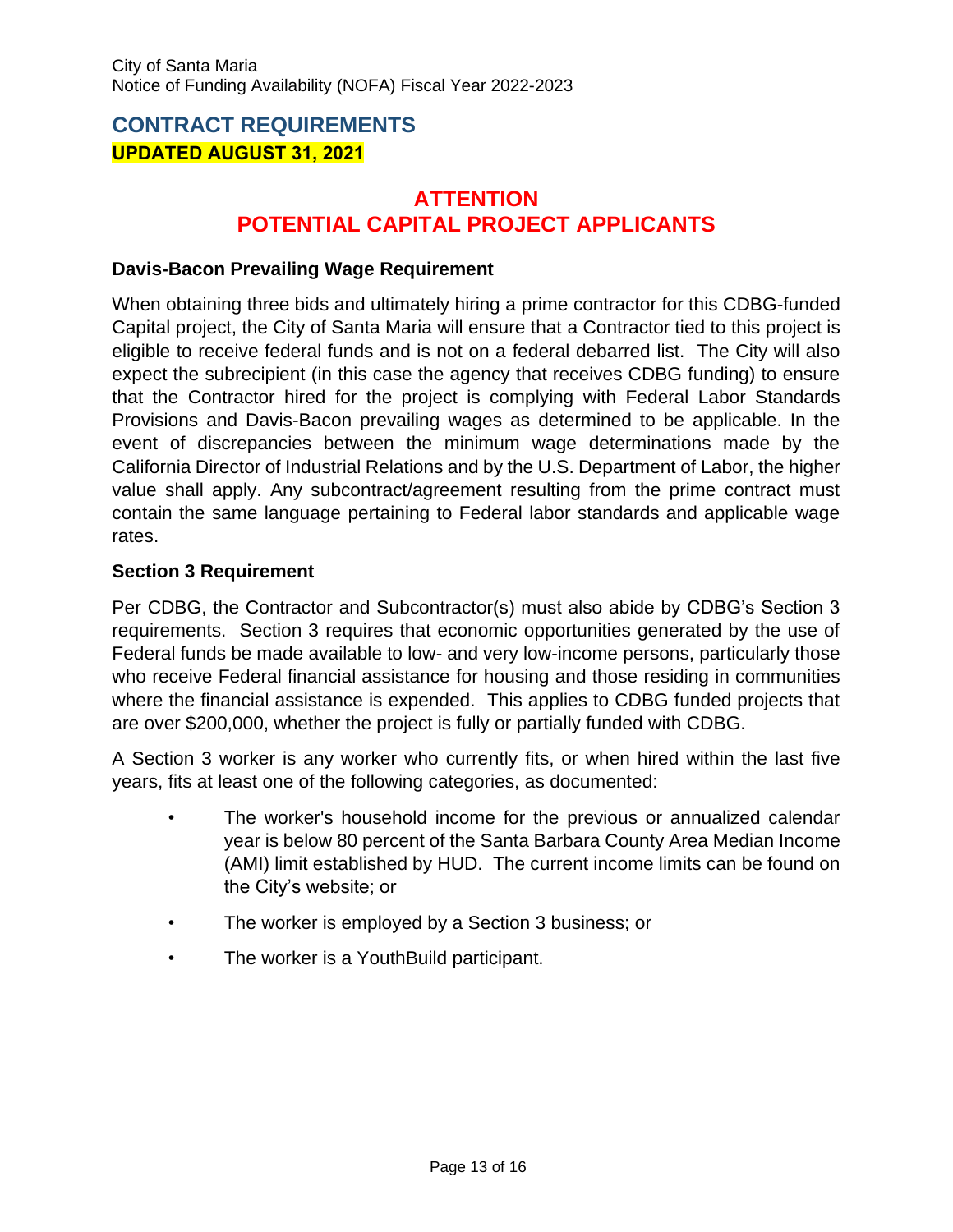#### *(Section 3 requirement continued)*

In accordance with Section 3 benchmark requirements, the following are required to be met for every Section 3 Project:

- (a) 25 percent of total labor hours worked by Section 3 workers, and
- (b) five (5) percent of total labor hours worked by Targeted Section 3 workers.

Failure to meet the benchmarks does not automatically trigger sanctions against the Contractor and Subcontractor(s). However, if Section 3 benchmarks are not met, the Contractor and Subcontractor(s) must demonstrate and document actions that were taken to direct employment opportunities to Section 3 Workers and Targeted Section 3 Workers and/or contract with Section 3 Businesses, and what impediments were encountered.

There may be exceptions to the above-mentioned Capital project requirements. For example, a minor home repair program whose overall project is made up of assisting individual single-family homes or apartments may be exempt from triggering Davis-Bacon prevailing wage requirements. Please contact the Special Projects Division if you have any questions regarding these requirements.

It is important to know what will be expected of you as a Capital project subrecipient as it may financially and administratively impact the funding and management of the project.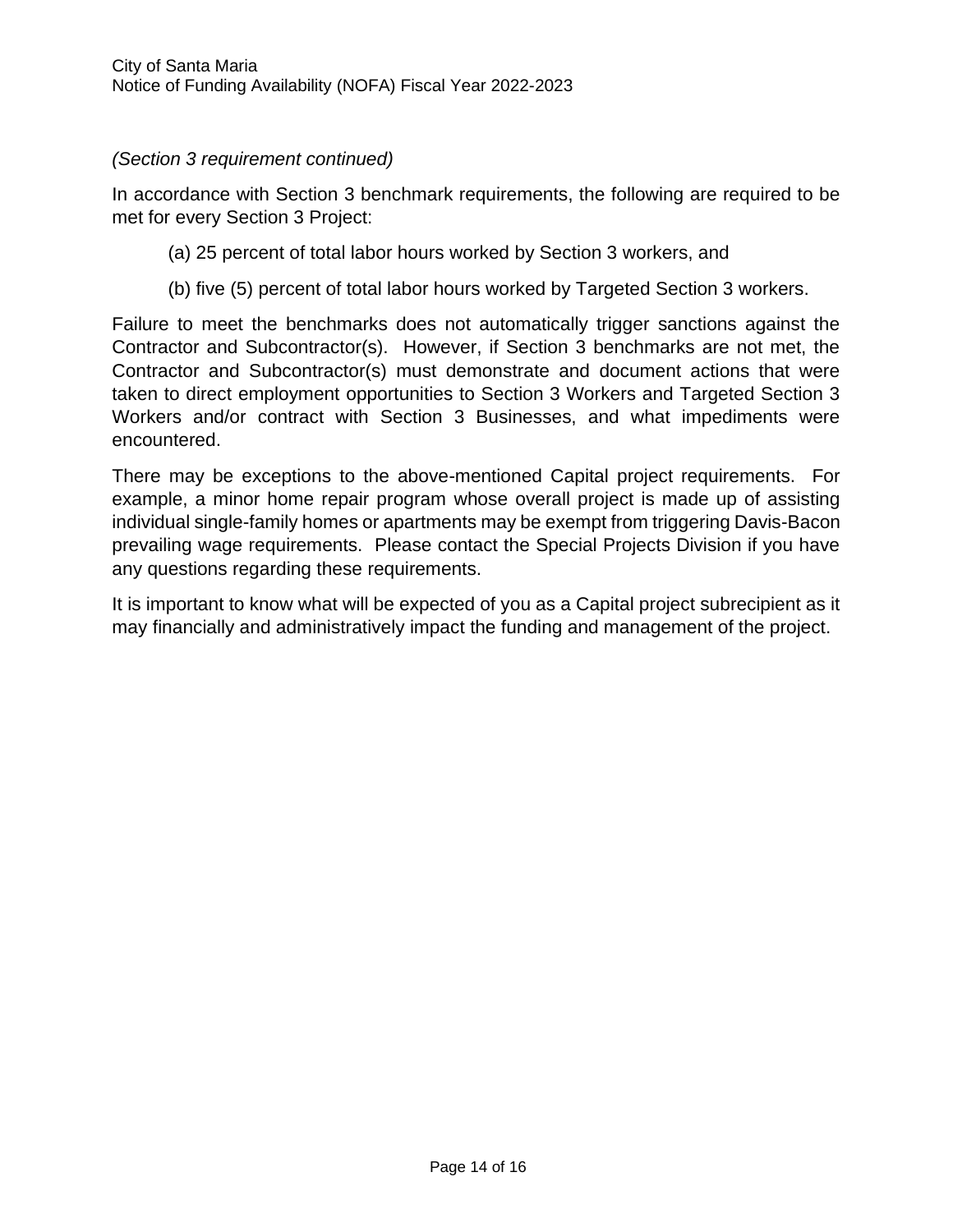# **GENERAL CONTRACT REQUIREMENTS (PUBLIC SERVICE AND CAPITAL)**

For overall general information as to what to expect, view the Subrecipient Training Workshop & Orientation video on the City's CDBG webpage (click image below).



The first 28 minutes of the video focuses on ZoomGrants and how to work through this online system; however, the rest of the presentation focuses on what to expect if an agency receives CDBG funding.

#### **This includes:**

- **Request for Payments with Supporting Documentation**
- Client Intake Forms
- **Quarterly Reporting**
- Annual "Final" Report
- **Site Monitoring**
- **Record Keeping & Record Retention**

It is imperative that the agency applying for funding understands the post-award requirements set in place in regard to the management and administration of this grant.